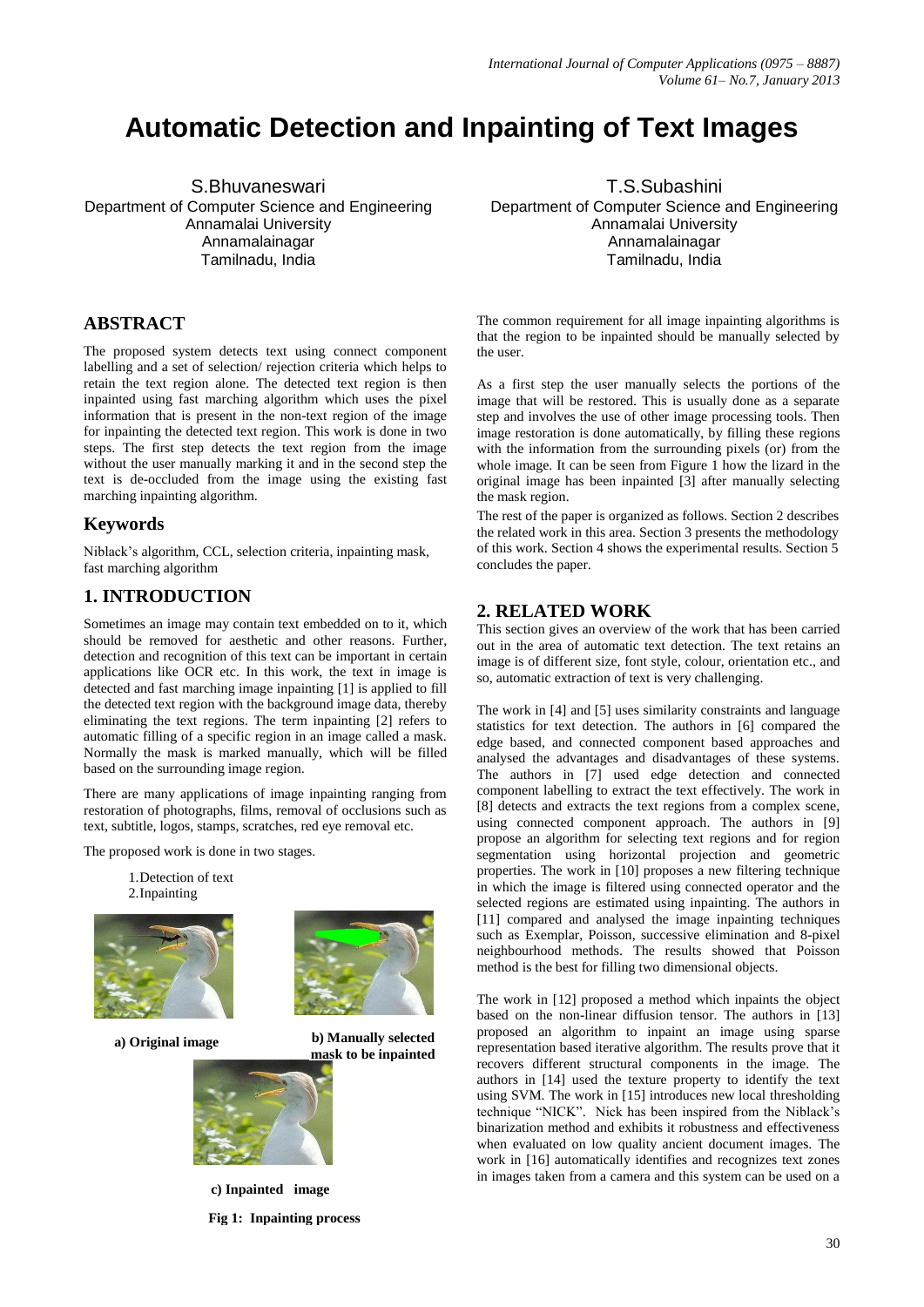mobile environment by blind or visually impaired users. The work in [17] studied the use of level set based Bresson's method, for image binarization and segmentation of Hindi character images. Authors in [18] proposed a graph model using Viterbi algorithm to extract the most probable sequence of characters present in the scene image.

In this work automatic text detection is done for which the image is first segmented using CCL and then a set of selection / rejection criteria are applied to eliminate non-text regions from the image.

#### **3. METHODOLOGY**

This work is done in two steps. The first step detects the region of text from the image without the user manually marking it. In the second step the text detected in the previous step is used as a mask for inpainting the image using the existing fast marching inpainting algorithm [19]. The flow of the proposed work is shown in Figure 2.

- 1. The image background and foreground information is manipulated to have a dark text region against the light background.
- 2. The resultant image is resized to 400x400 to reduce unnecessary computation.
- 3. The resized image is binarized using Niblack algorithm [20] which takes the local mean and standard deviation to find out the threshold for binarizing the image.
- 4. Connected component labelling (CCL) scans an image and groups its pixels into components based on pixel connectivity, which means all pixels in a connected component share similar pixel intensity values and are in some way connected with each other. Once all groups have been determined, each pixel is labelled with a graylevel or a colour according to the component it was assigned to [1]. So, CCL is applied to obtain the various connected region and the connected regions are bounded using bounding boxes.
- 5. After applying CCL, the first set of criteria is applied which eliminate non-text macro objects. Here all objects whose area is greater than 3000 pixels and perimeter greater than 2000 pixels are removed. Still smaller objects of non-text regions are left behind.
- 6. To eliminate those micro non-text regions, CCL is applied to the resultant image once again and the second set of criteria is applied which eliminate non text micro objects. Here all objects whose area is less than 2000 and perimeter less than 1000 are removed. One more criteria namely major axis length is used which is used to retain the text region alone. All objects whose major axis length is between 20 and 95 are considered to be text. This major axis length is found out empirically and this length is almost appropriate for all types of text
- 7. Then the resultant image is eroded and then dilated to remove the undesired small objects and this image is the binarized text image.
- 8. Now the image contains only the text regions with the non-text regions fully removed. The original image is now compared with the binarized text image. The pixels locations which are white in colour in the binarized image are replaced with blue colour in the pixel location in the original image which forms the inpainting mask.

9. The image is now inpainted using fast marching algorithm [11], which is a technique for producing distance maps of the points, in a region from the boundary of the region. This method is used to paint the points inside the boundary, according to the increasing distance from the boundary of the region.



 **Fig 2: The methodology of the proposed work**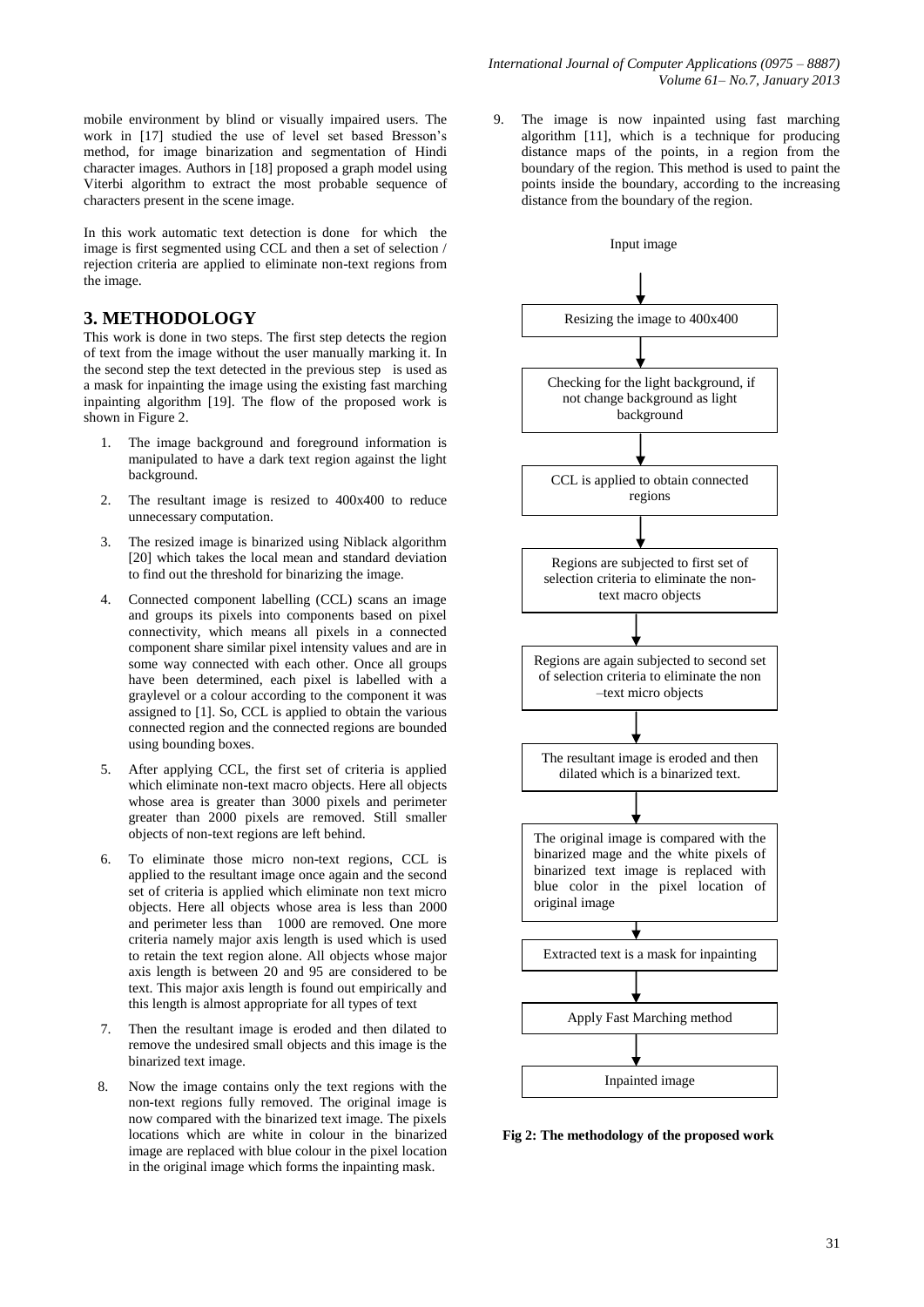*International Journal of Computer Applications (0975 – 8887) Volume 61– No.7, January 2013*

# **4. EXPERIMENTAL RESULTS**

The images with simple and complex background are given as input to the proposed system and the outcomes are shown in Figure 3, Figure 4 and Figure 5.







**c) CCL applied image d) Labeled image after** 



**e) Labeled image after applying second set of criteria** f**) Binarized text Image**



**g) Inpainting mask is shown in blue colour**

**h) Inpainted image shows the text removed**

**Fig 3: Automatic detection and inpainting of text**



**a) Original image**





**e) Labeled image after applying second set of criteria**



f**) Inpainting mask is shown in blue colour**



 **b) Binarized image using Niblack's algorithm**



**c) CCL applied image d) Labeled image after applying first set of criteria**



**e) Binarized text Image**



**f) Inpainted image shows the text removed**.

**Fig 4: Automatic Detection and inpainting of text in an image**



**applying first set of criteria**

 **Niblack's algorithm**

LSU<br>IGERS

**LSU<br>TIGERS** 

 $\overline{B}$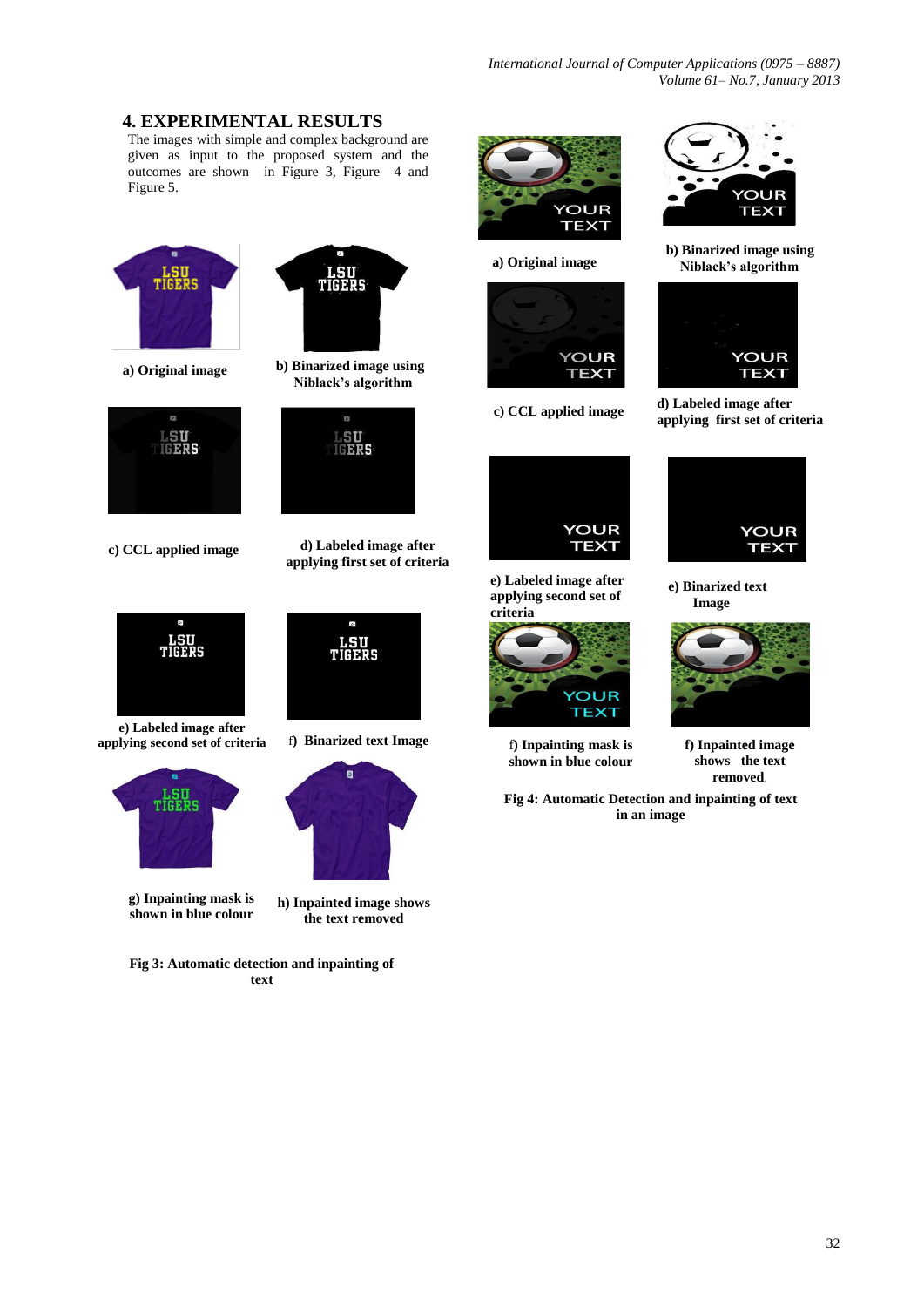**Table 1. Experiments and its results**

| <b>Original Image</b> | <b>Image with</b><br>mask | <b>Accuracy</b> |
|-----------------------|---------------------------|-----------------|
| <b>MAGE</b>           |                           | 100%            |
|                       |                           | 100%            |
| Didn't Lose It        | Dadn i Lose II            | 100%            |
| <b>IXI</b> Y          | IN 1                      | 59.09%          |

a mask and it is de-occluded using fast marching algorithm. Experimental results have demonstrated that the proposed method can be effectively used to detect the text automatically. On the other hand, if the text is of different font style the efficiency comes down. The proposed method works well for both simple and complex images and it can be used to create automatic text masks for the subsequent inpainting process.

#### **6. REFERENCES**

- [1] R.C.Gonzalaz and Redwoods, Digital Image Processing, 2<sup>nd</sup> ed., Pearson Education, 2002.
- [2] A.Criminisi, P.Perez, K.Toyama, "Region Filling and object removal by exemplar based image inpainting", IEEE transactions on image processing, Vol.13, No.9, pp.1-7, 2004.
- [3] S.Bhuvaneshwari, T.S.Subashini, S.Soundharya, V.Ramalingam "A novel and fast exemplar based approach for filling portions in an image", IEEE Proceedings on the International conference on recent trends in information technology (ICRTIT), pp.91-96, 2012.
- [4] D. L. Smith, J. Field, and E. G. Learned-Miller, " Enforcing similarity constraints with integer programming for better scene text recognition" , *CVPR*, pp.73-80, 2011.
- [5] J. J. Weinman, E. G. Learned-Miller, and A. R. Hanson, "Scene text recognition using similarity and a lexicon with sparse belief propagation", PAMI, pp.1-11, 2009.
- [6] J.Sushma, M.Padmaja, "Text Detection in color images", IEEE Proceedings on the International conference on intelligent agent & multi agent systems (IAMA), pp.1-6, 2009.



**a) Original image b) Binarized image using**



**c**) CCL applied image d) Labeled image after applying



**e) Labeled image after applying second set of criteria**



**f) Inpainting mask is shown in blue colour**



 **f) Binarized text image** 

 **Niblack's algorithm**

**first set of criteria**

**Somedays** 

**g) Inpainted image shows the text removed**

#### **Fig 5: Automatic detection and inpainting of text in an image**

Table 1 shows the efficacy of the proposed work in correctly detecting text in images.

Accuracy is given by the number of characters which are correctly detected divided by the total number of text characters present in the image. From Table 1 it can be seen that the proposed method is efficient when font style is almost same. However when the font style is different as seen in the last row of the Table 1, the efficiency is greatly reduced.

# **5. CONCLUSIONS**

In this paper, a method to detect text automatically in colour images is presented. The detected text region is the target region for inpainting.

Niblack's algorithm was applied to binarize the image; CCL was carried out to detect the text. The text detected is used as